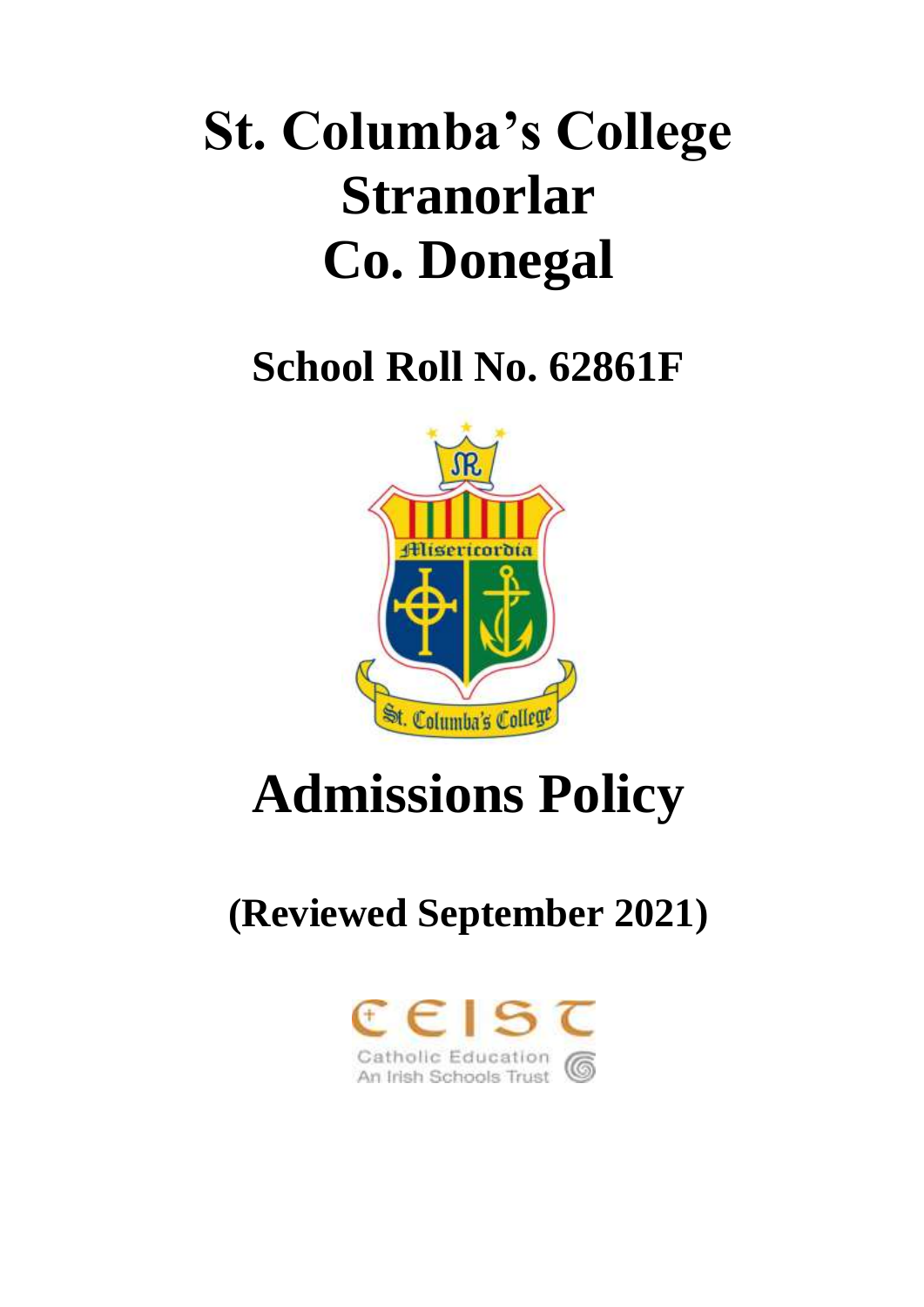#### **1. Introduction**

This Admission Policy complies with the requirements of the Education Act 1998, the Education (Admission to Schools) Act 2018 and the Equal Status Act 2000. In drafting this policy, the board of management of the school has consulted with school staff, the school patron and with parents of children attending the school.

The policy was approved by the school patron on  $20<sup>th</sup>$  August 2020. It is published on the school's website and will be made available in hardcopy, on request, to any person who requests it.

The relevant dates and timelines for St. Columba's College admission process are set out in the school's annual admission notice which is published annually on the school's website at least one week before the commencement of the admission process for the school year concerned. This policy must be read in conjunction with the annual admission notice for the school year concerned.

The application form for admission is published on the school's website and will be made available in hardcopy on request to any person who requests it.

## **2. Characteristic spirit and general objectives of the school**

St. Columba's College is a Catholic co-educational voluntary secondary school with a Catholic ethos under the trusteeship of CEIST (Catholic Education an Irish Schools' Trust).

In accordance with S.15 (2) (b) of the Education Act, 1998, the Board of Management of St. Columba's College shall uphold, and be accountable to the patron for so upholding, the characteristic spirit of the school as determined by the cultural, educational, moral, religious, social, linguistic and spiritual values and traditions which inform and are characteristic of the objectives and conduct of the school.

"Catholic Ethos" in the context of a Catholic voluntary secondary school means the ethos and characteristic spirit of the Roman Catholic Church which aims to promote:

- (a) the full and harmonious development of all aspects of the person, including the intellectual, physical, cultural, moral and spiritual aspects; and
- (b) a living relationship with God and with other people; and
- (c) a philosophy of life inspired by belief in God and in the life, death and resurrection of Jesus; and
- (d) the formation of the pupils in the Catholic faith

in accordance with the doctrines, practices and traditions of the Roman Catholic Church, and/or such ethos and/or characteristic spirit as may be determined or interpreted from time to time by the Irish Episcopal Conference.

Catholic education is therefore a lifelong process of human growth and development which has been at the heart of the Church's mission since Jesus Christ urged his disciples to 'go teach all nations'. The person of Christ is the core of Catholic education.

St. Columba's College draws on the richness of the religious and cultural heritage of the past, interpreted and lived out for students living in today's world. The charism of founder Catherine McAuley of the Sisters of Mercy who began this school is of very significant importance in the life of the school.

As a CEIST school, St. Columba's College values teaching as one of the most important of all human activities. Our school seeks to build a quality learning community that welcomes, and bears witness to the Gospel values of Jesus Christ, expressed through the lens of the CEIST Charter. These are encapsulated in the core values which are intended to support and nourish the lives of the people who are at the heart of our schools.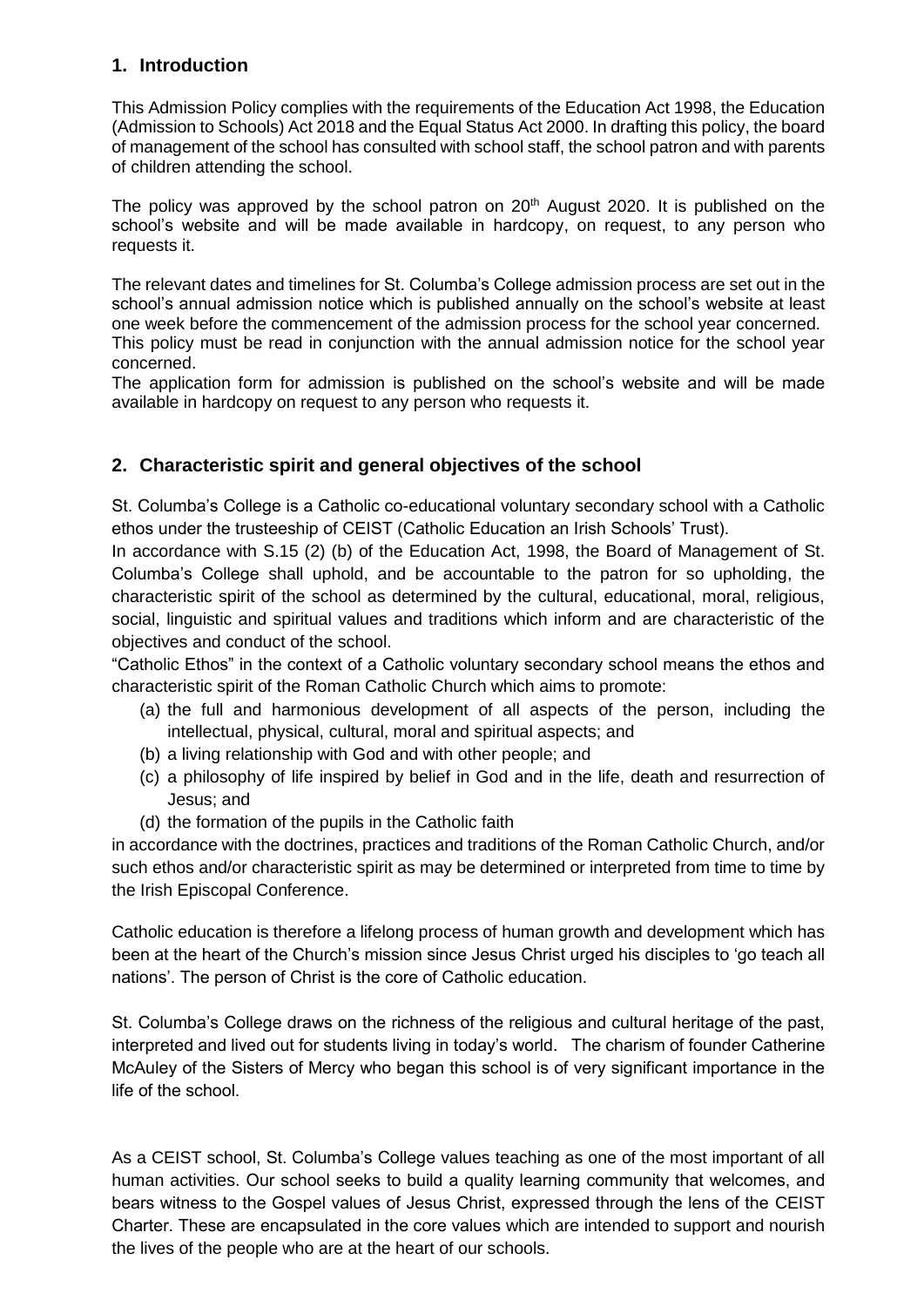- *Promoting Spiritual and Human Development*
- *Achieving Quality in Teaching and Learning*
- *Showing Respect for Every Person*
- *Creating Community*

-

- *Being Just and Responsible* 

St. Columba's College is inspired by the words of Jesus Christ to his disciples, "I have come that they may have life and have it to the full" (Jn 10:10). Because of this, St. Columba's College provides a rich, holistic education in the Catholic tradition where engagement with and development of the whole person; the intellectual, moral, religious, physical, spiritual and psychological are at the core of our practice.

Education has as its goal the formation of a human person who is free, rational and mature in relationships. St. Columba's College offers educational opportunities which promote excellence so that students can respond responsibly and creatively to their own lives, the lives of others and to the earth, which is our common home.

In St. Columba's College the dignity and uniqueness of every human being as a child of God is acknowledged and affirmed. The Catholic school is an inclusive community, ideally built on love and formed by the interaction and collaboration of its various components: students, parents, teachers, non-teaching staff and members of the Board of Management. Catholic schools are also outward looking. They are connected to their local parish and Diocese and other local organisations which enrich the life of the school. Our school draws on the rich resources of the local community and, in turn, contributes to the life of the local community.

As a Catholic school, Religious Education is central to our curriculum. Alongside Religious Education, the school supports the formation in faith of our students through many school-based experiences of prayer and ritual. All students' spiritual growth is further enhanced through such areas as sport, language, nature, art, poetry and music.

#### **Our Mission Statement**

St. Columba's College is a Catholic Voluntary Secondary School in the trusteeship of CEIST and is committed to the pursuit of excellence in a caring environment.

#### **Philosophy of Education**

Inspired by the vision of Catherine McAuley, St. Columba's College is committed to holistic development and to the achievement of the full potential of each student, particularly those who are disadvantaged or marginalised.

The central purpose of the school community is the religious, moral, intellectual, physical and social education of the students.

The school is committed to:

- Respecting the dignity of the students with his/her background, tradition and beliefs: valuing the potential of each and encouraging the strong to support the weak.
- Enabling the student to develop a healthy self-image and form positive relationships with others.
- Encouraging the student to develop a sense of creativity and of collaboration of others.
- Preparing the student through the academic and technical training for a vocational role in life.
- Providing a disciplined atmosphere in which the student is encouraged to grow in freedom and to take increasing responsibility for his/her own education and for the life of the school community.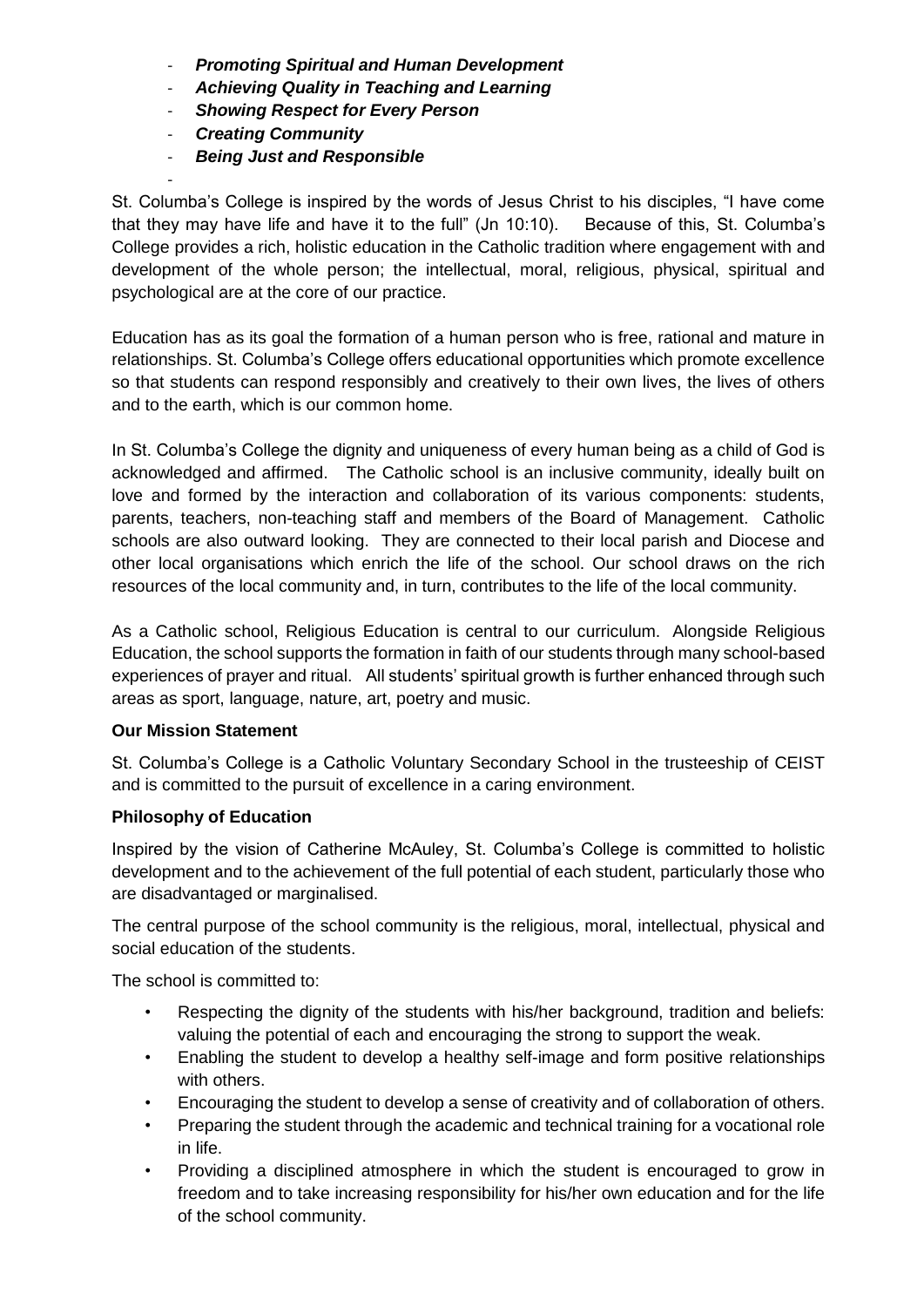## **3. Admission Statement**

St. Columba's College will not discriminate in its admission of a student to the school on any of the following:

- (a) the gender ground of the student or the applicant in respect of the student concerned,
- (b) the civil status ground of the student or the applicant in respect of the student concerned,
- (c) the family status ground of the student or the applicant in respect of the student concerned,
- (d) the sexual orientation ground of the student or the applicant in respect of the student concerned,
- (e) the religion ground of the student or the applicant in respect of the student concerned,
- (f) the disability ground of the student or the applicant in respect of the student concerned,
- (g) the ground of race of the student or the applicant in respect of the student concerned,
- (h) the Traveller community ground of the student or the applicant in respect of the student concerned, or
- (i) the ground that the student or the applicant in respect of the student concerned has special educational needs

As per section 61(3) of the Education Act 1998, 'civil status ground', 'disability ground', 'discriminate', 'family status ground', 'gender ground', 'ground of race', 'religion ground', 'sexual orientation ground' and 'Traveller community ground' shall be construed in accordance with section 3 of the Equal Status Act 2000.

St. Columba's College is a school whose objective is to provide education in an environment which promotes certain religious values and does not discriminate where it admits a student of a Roman Catholic in preference to others.

St. Columba's College is a school whose objective is to provide education in an environment which promotes certain religious values and does not discriminate where it refuses to admit as a student a person who is not Roman Catholic and it is proved that the refusal is essential to maintain the ethos of the school.

#### **4. Categories of Special Educational Needs catered for in the school/special class**

St. Columba's college is committed to the concept of inclusion. The college is committed to the provision of an educational programme which will meet the needs of all the students enrolled in the college, in so far as it is practicable.

St. Columba's College has been approved for the development under the ADAPT 2 Programme of a two classroom Special Educational Needs Base to cater for students with Autism Spectrum Disorder. Application forms for admission to these special classes will be available on our website or on request from the college once the classrooms are constructed (expected completion date - September 2023).

#### **5. Admission of Students**

This school shall admit each student seeking admission except where –

- a) the school is oversubscribed (please see [section 6](#page-4-0) below for further details)
- b) a parent of a student, when required by the principal in accordance with section 23(4) of the Education (Welfare) Act 2000, fails to confirm in writing that the code of behaviour of the school is acceptable to him or her and that he or she shall make all reasonable efforts to ensure compliance with such code by the student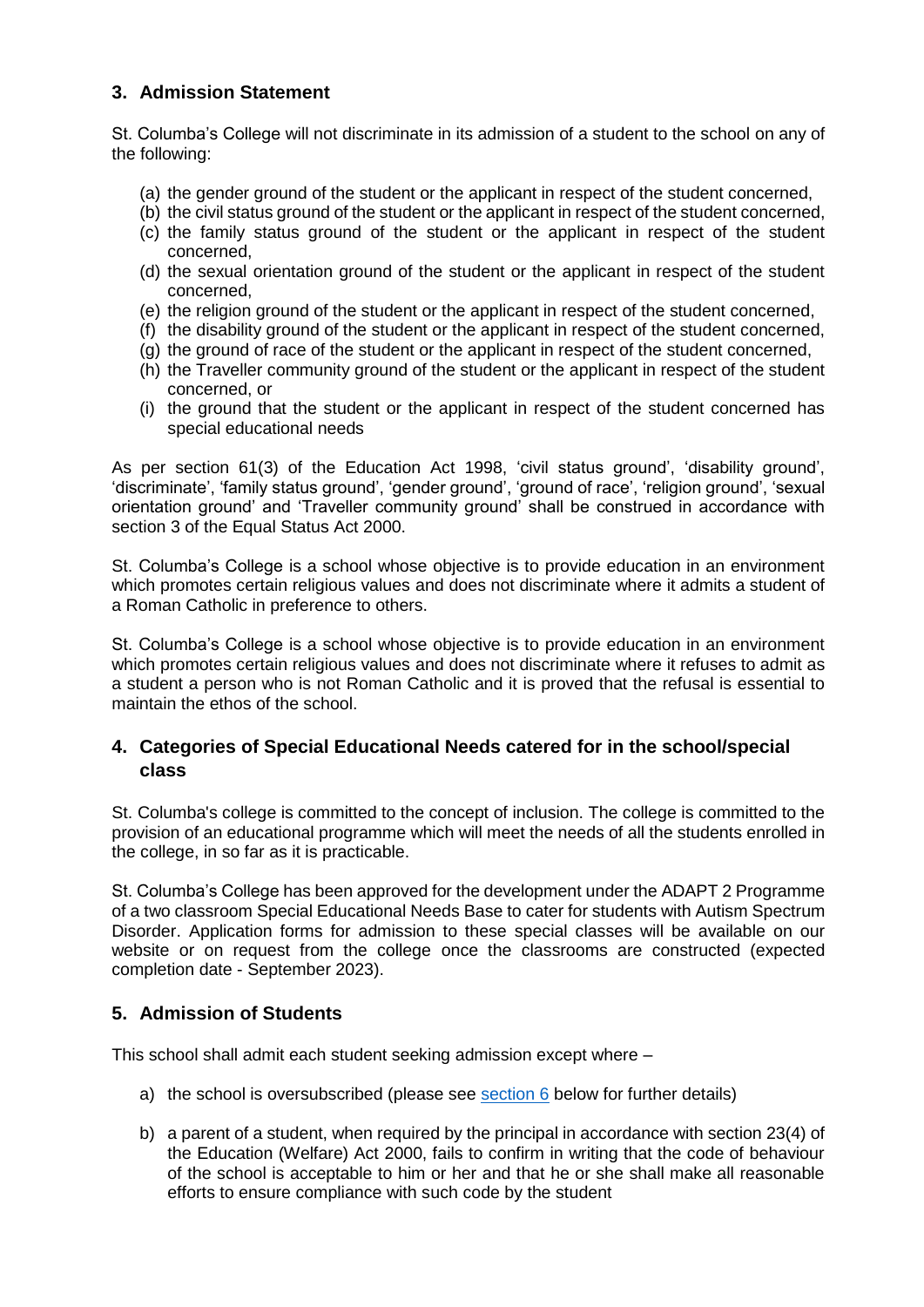- c) St. Columba's College is a Roman Catholic school and may refuse to admit as a student a person who is not of Roman Catholic denomination where it is proved that the refusal is essential to maintain the ethos of the school
- d) The special class attached to St. Columba's College will provide an education exclusively for students with Autism Spectrum Disorder and the school may refuse admission to this class, where the student concerned does not have the specified category of special educational needs provided for in this class.

## <span id="page-4-0"></span>**6. Oversubscription**

In the event that the school is oversubscribed, St. Columba's College will, when deciding on applications for admission, apply the following selection criteria in the order listed below to those \*eligible applications that are received within the timeline for receipt of applications as set out in the school's annual admission notice. (Note: \* DES Post Primary eligibility - In order to be eligible for enrolment applicants must have completed 6th Class (or its equivalent) and have reached the age of 12 years on the 1st January in the calendar year following entry to second level).

- 1. Applicants who have a sibling (brother/sister) who is attending of has attended (past student) the college. A past student is any person who completed the Junior Certificate, Leaving Certificate (Established) or Leaving Certificate Applied Programme in the college.
- 2. Applicants who have a parent, working as a staff member in the college, teaching or non-teaching, for at least two years at the time of the application.
- 3. Applicants who have a parent who is a past student of the college. A past student is any person who completed the Junior Certificate, Leaving Certificate (Established) or Leaving Certificate Applied Programme in the college. **Note:** In relation to parent(s) having attended the college, St. Columba's College will only apply this criterion to a maximum of 25% of the available spaces as set out in the school's annual admission notice).
- 4. Applicants who have attended one of the feeder primary schools as listed below. For the purpose of enrolment as outlined in this Admissions Policy, the Board of Management defines the catchment area of St. Columba's College as including the following primary schools only (in no particular order of priority with regard to criteria);
	- Convoy Joint National School (05230S)
	- Donaghmore National School (17241Q)
	- Dooish National School (19333I)
	- Dromore National School (16349I)
	- Glencovitt National School (17575W)
	- Gleneely National School (18172F)
	- Killygordon National School (18874O)
	- Robertson National School, Stranorlar (18731P)
	- Sessiaghoneill National School (17607J)
	- Scoil Bhríde, Convoy (18737E)
	- Scoil Mhuire B&C, Stranorlar (19927O)
	- Scoil Phádraig, Drumkeen (17057A)
	- Scoil Naisiunta An Choimin (17564R)
	- Scoil Náisiúnta Naomh Samhthann, Drumdoit (17040G)
	- Scoil Náisiúnta Taobhóige (17553M)
	- St. Columba's National School, Ballylast (17956L)
	- St. Mary's National School, Castlefinn (14910S)
	- Welchtown National School (18703K)
- 5. All other applicants will be considered and offered places once applications are received within the timeline for receipt of applications as set out in the school's annual admission notice.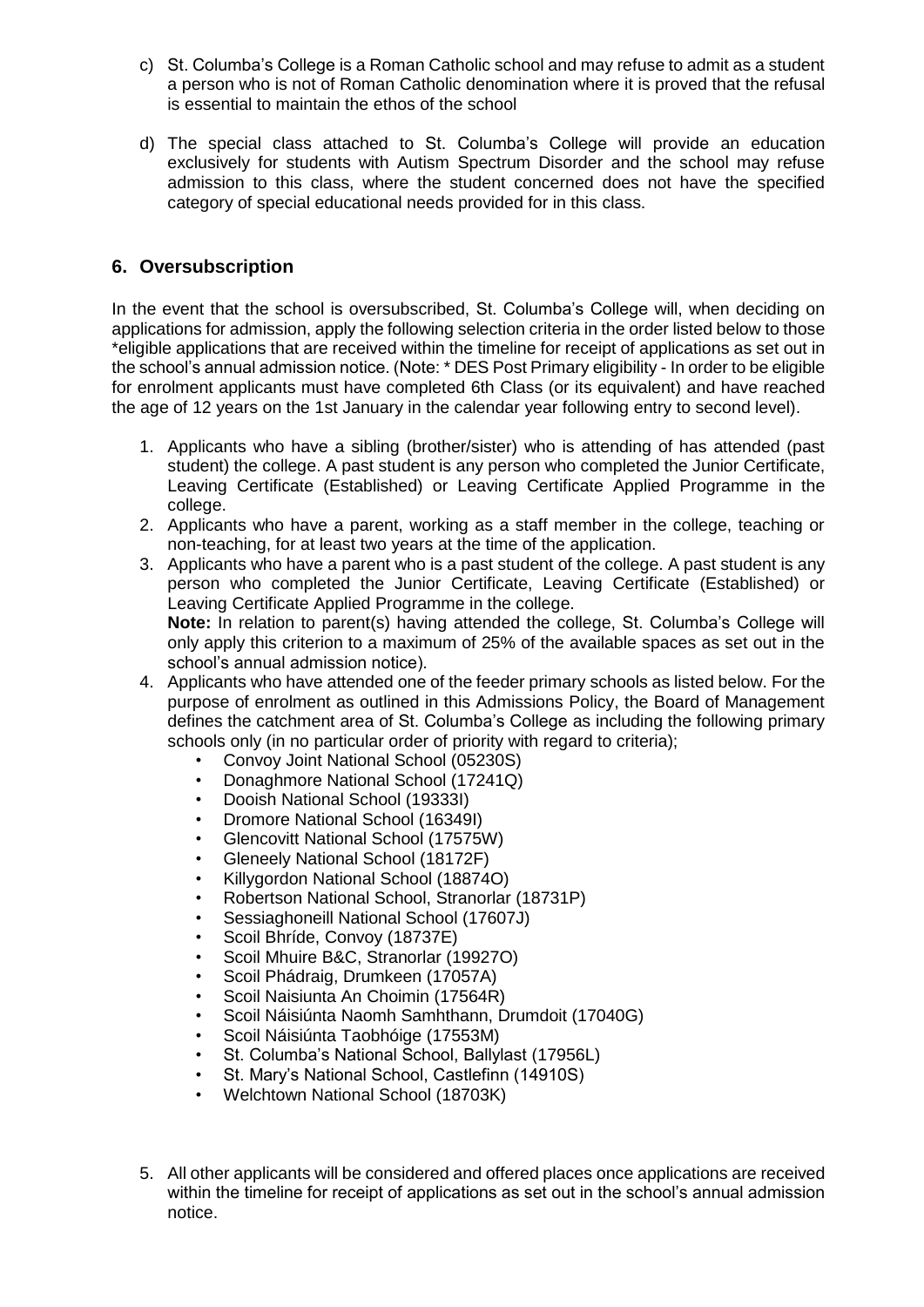In the event that there are two or more students tied for a place or places in any of the selection criteria categories above (the number of applicants exceeds the number of remaining places), the following arrangements will apply:

• Where the number of places available is less than the number of applicants in each of the categories above (1-5), places will be offered through a random selection draw within the relevant grouping. The random selection draw will be conducted by an Admissions Committee appointed by the Board of Management. This committee will consist of the Chairperson, Principal and an external independent draw scrutineer. A waiting list will be compiled in the order determined by each random selection draw.

### **7. What will not be considered or taken into account**

In accordance with section 62(7)(e) of the Education Act, the school will not consider or take into account any of the following in deciding on applications for admission or when placing a student on a waiting list for admission to the school:

- (a) a student's prior attendance at a pre-school or pre-school service, including naíonraí,
- (b) the payment of fees or contributions (howsoever described) to the school;
- (c) a student's academic ability, skills or aptitude;
- (d) the occupation, financial status, academic ability, skills or aptitude of a student's parents;
- (e) a requirement that a student, or his or her parents, attend an interview, open day or other meeting as a condition of admission;
- (f) a student's connection to the school by virtue of a member of his or her family attending or having previously attended the school, other than, in the case of St. Columba's College wishing to include a selection criterion based on (1) siblings of a student attending or having attended the school and/or (2) parents of a student having attended the school. In relation to (2) parents having attended, St. Columba's College will only apply this criterion to a maximum of 25% of the available spaces as set out in the school's annual admission notice;
- (g) the date and time on which an application for admission was received by the school,

This is subject to the application being received at any time during the period specified for receiving applications set out in the annual admission notice of the school for the school year concerned.

#### **8. Decisions on applications**

All decisions on applications for admission to St. Columba's College will be based on the following:

- Our school's admission policy
- The school's annual admission notice (where applicable)
- The information provided by the applicant in the school's official application form received during the period specified in our annual admission notice for receiving applications

(Please see [section 14](#page-7-0) below in relation to applications received outside of the admissions period and [section 15](#page-8-0) below in relation to applications for places in years other than the intake group.)

Selection criteria that are not included in our school admission policy will not be used to make a decision on an application for a place in our school.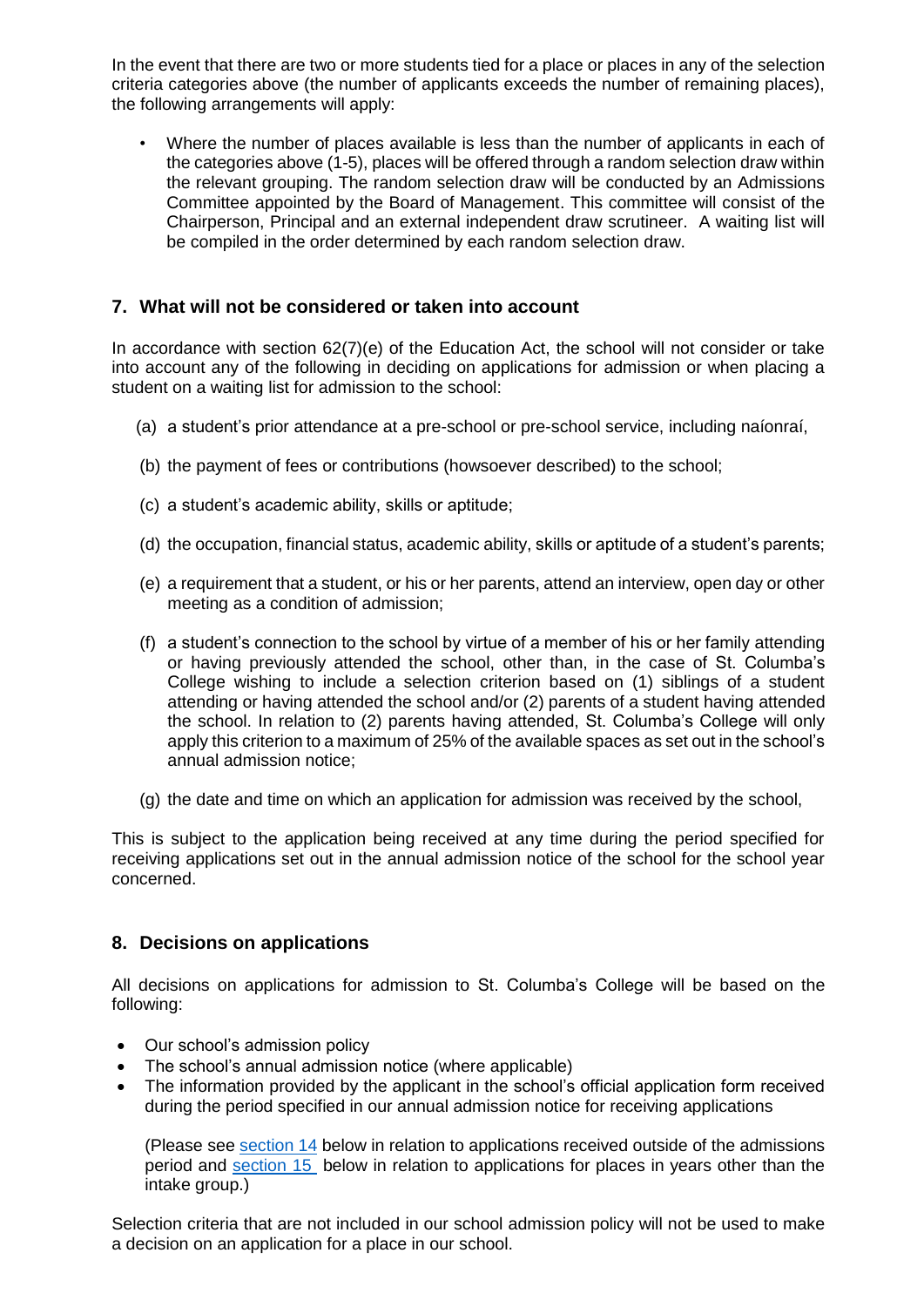# **9. Notifying applicants of decisions**

Applicants will be informed in writing as to the decision of the school, within the timeline outlined in the annual admissions notice.

If a student is not offered a place in our school, the reasons why they were not offered a place will be communicated in writing to the applicant, including, where applicable, details of the student's ranking against the selection criteria and details of the student's place on the waiting list for the school year concerned.

Applicants will be informed of the right to seek a review/right of appeal of the school's decision (see [section 18](#page-8-1) below for further details).

#### <span id="page-6-0"></span>**10. Acceptance of an offer of a place by an applicant**

In accepting an offer of admission from St. Columba's College, you must indicate—

(i) whether or not you have accepted an offer of admission for another school or schools. If you have accepted such an offer, you must also provide details of the offer or offers concerned and

(ii) whether or not you have applied for and awaiting confirmation of an offer of admission from another school or schools, and if so, you must provide details of the other school or schools concerned.

Applicants should be aware that failure to disclose this information on the acceptance of a place may lead to an offer being withdrawn by the school.

#### **11.Circumstances in which offers may not be made or may be withdrawn**

An offer of admission may not be made or may be withdrawn by St. Columba's College where—

- (i) it is established that information contained in the application is false or misleading.
- (ii) an applicant fails to confirm acceptance of an offer of admission on or before the date set out in the annual admission notice of the school.
- (iii) the parent of a student, when required by the principal in accordance with section 23(4) of the Education (Welfare) Act 2000, fails to confirm in writing that the code of behaviour of the school is acceptable to him or her and that he or she shall make all reasonable efforts to ensure compliance with such code by the student; or
- (iv) an applicant has failed to comply with the requirements of 'acceptance of an offer' as set out in [section 10](#page-6-0) above.

The Board of Management has a duty of care to ensure as far as practicable the health and safety of the students and staff of the school. In addition, the Board of Management is required under section 15(1) of the Education Act 1998 to provide, or cause to be provided, an appropriate education for each student at the school for which that board has responsibility.

An application for admission may be refused, therefore, where the admission of the applicant would pose a significant risk to the health and safety of the applicant or students and staff of the school, or risk significantly interfering with the right of other students to an appropriate education.

#### **12.Sharing of Data with other schools**

Applicants should be aware that section 66(6) of the Education Act 1998 allows for the sharing of data between schools in order to facilitate the efficient admission of students. Section 66(6) allows a school to provide a patron or another board of management with a list of the students in relation to whom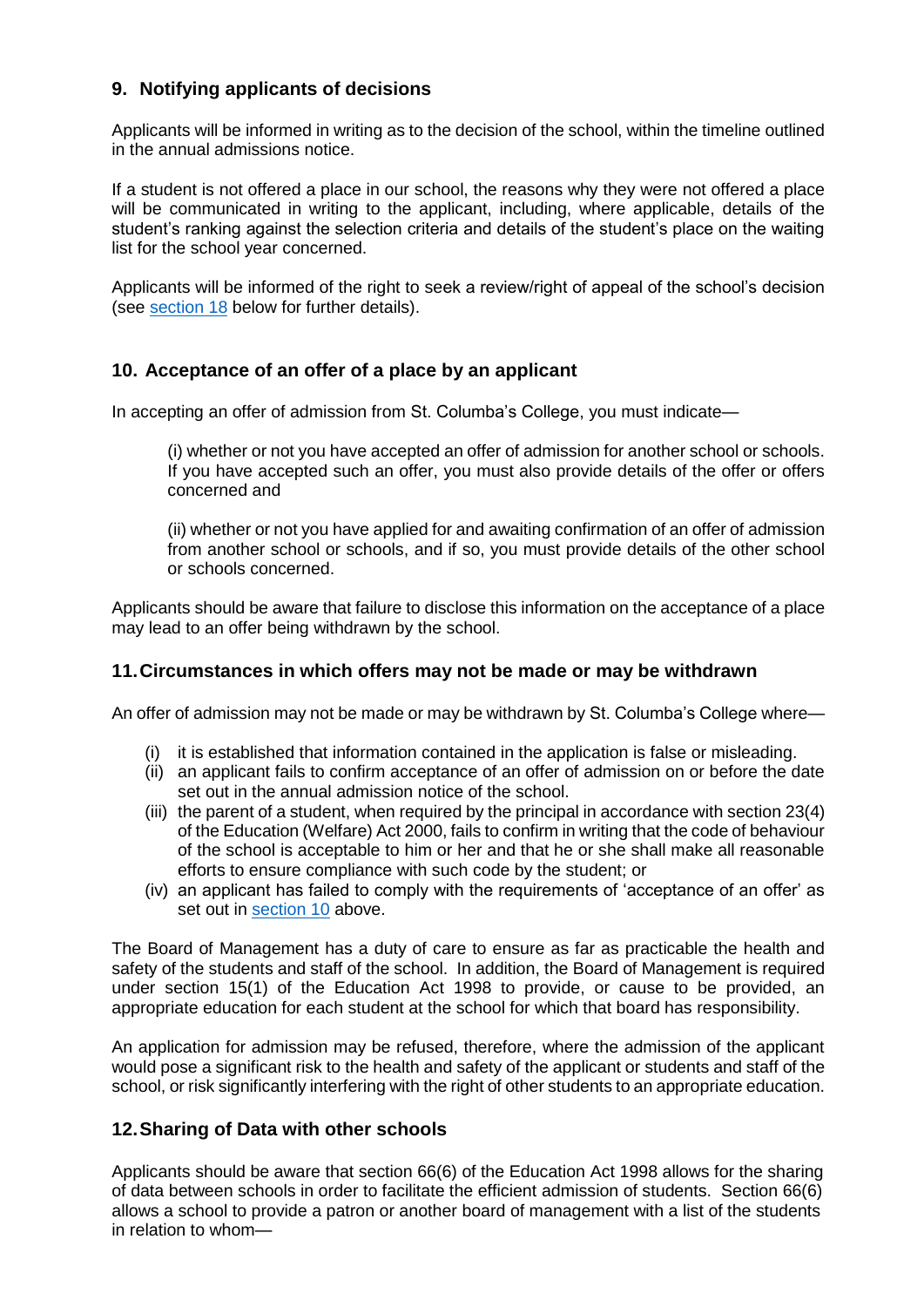(i) an application for admission to the school has been received,

(ii) an offer of admission to the school has been made, or

(iii) an offer of admission to the school has been accepted.

The list may include any or all of the following:

(i) the date on which an application for admission was received by the school;

(ii) the date on which an offer of admission was made by the school;

(iii) the date on which an offer of admission was accepted by an applicant;

(iv) a student's personal details including his or her name, address, date of birth and personal public service number (within the meaning of section 262 of the Social Welfare Consolidation Act 2005).

# **13.Waiting list in the event of oversubscription**

In the event of there being more applications to the school year concerned than places available, a waiting list of students whose applications for admission to St. Columba's College were unsuccessful due to the school being oversubscribed will be compiled and will remain valid for the school year in which admission is being sought.

Placement on the waiting list of St. Columba's College is in the order of priority assigned to the students' applications after the school has applied the selection criteria in accordance with this admission policy.

Offers of any subsequent places that become available for and during the school year in relation to which admission is being sought will be made to those students on the waiting list, in accordance with the order of priority in relation to which the students have been placed on the list.

#### **14.Late Applications**

All applications for admission received after the closing date as outlined in the annual admission notice will be considered and decided upon in accordance with our school's admissions policy, the Education Admissions to School Act 2018 and any regulations made under that Act.

Late applicants will be notified of the decision in respect of their application not later than three weeks after the date on which the school received the application. Late applicants will be offered a place if there is a place available. In the event that there is no place available, the name of the applicant will be added to the waiting list.

# <span id="page-7-0"></span>**15.Procedures for admission of students to other years and during the school year**

The procedures of the school in relation to the admission of students who are not already admitted to the school, to classes or years other than the school's intake group are as follows:

- St. Columba's College shall admit each student seeking admission except where –
- (a) the school is oversubscribed (please see [section 6](file:///C:/Users/GerryMcGuill/OneDrive%20-%20CEIST/CEIST/Admissions%20Policies/Submissions/Roscommon-BoM%20approved%20Admission%20Policy.docx%23_Oversubscription_(this_section) for further details)
- (b) a parent of a student, when required by the Principal in accordance with section 23(4) of the Education (Welfare) Act 2000, fails to confirm in writing that the Code of Behaviour of the school is acceptable to him or her and that he or she shall make all reasonable efforts to ensure compliance with such code by the student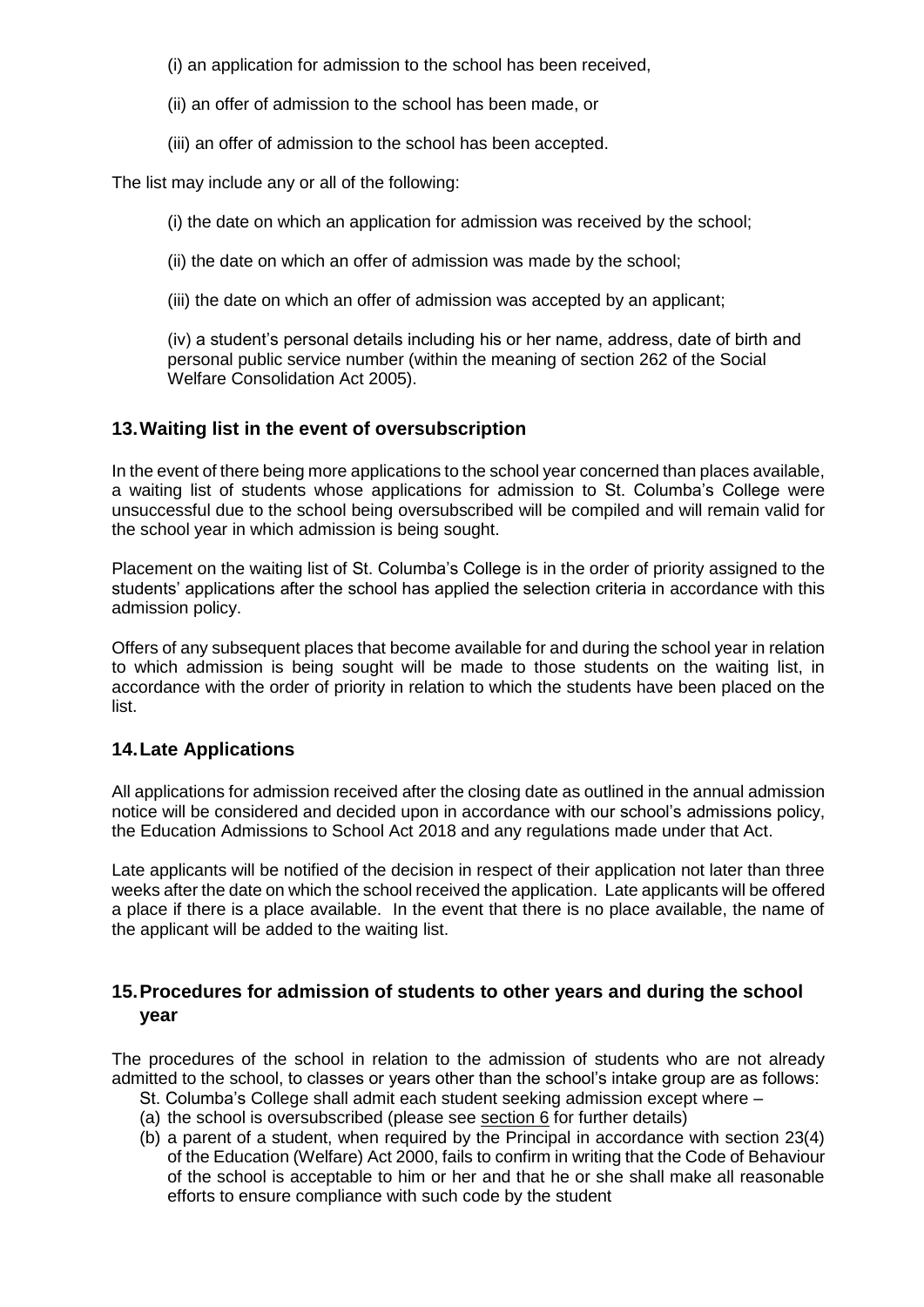The procedures of the school in relation to the admission of students who are not already admitted to the school, after the commencement of the school year in which admission is sought, are as follows:

- St. Columba's College shall admit each student seeking admission except where –
- (a) the school is oversubscribed (please see [section 6](file:///C:/Users/GerryMcGuill/OneDrive%20-%20CEIST/CEIST/Admissions%20Policies/Submissions/Roscommon-BoM%20approved%20Admission%20Policy.docx%23_Oversubscription_(this_section) for further details)
- (b) a parent of a student, when required by the Principal in accordance with section 23(4) of the Education (Welfare) Act 2000, fails to confirm in writing that the Code of Behaviour of the school is acceptable to him or her and that he or she shall make all reasonable efforts to ensure compliance with such code by the student

In order to ensure that the educational interests of incoming students are met the Board of Management may instruct the Principal to request the following documentation:

- 1. School reports from previous two years (previous year if applicant has only completed 1<sup>st</sup> Year)
- 2. Copies of Junior/Leaving Certificate result/equivalent state exams from abroad. (where applicable)
- 3. Transfer Information Form

Admission to St Columba's College is not conditional on any of the above.

The Board of Management has a duty of care to ensure as far as practicable the health and safety of the students and staff of the school. In addition, the Board of Management is required under section 15(1) of the Education Act 1998 to provide, or cause to be provided, an appropriate education for each student at the school for which that board has responsibility.

An application for admission may be refused, therefore, where the admission of the applicant would pose a significant risk to the health and safety of the applicant or students and staff of the school, or risk significantly interfering with the right of other students to an appropriate education.

#### <span id="page-8-0"></span>**16.Declaration in relation to the non-charging of fees**

The Board of Management of St. Columba's College or any persons acting on its behalf shall not, except in accordance with section 64 of the Education Act 1998, charge fees for or seek payment or contributions (howsoever described) as a condition of-

- (a) an application for admission of a student to the school, or
- (b) the admission or continued enrolment of a student in the school.

#### **17. Arrangements regarding students not attending religious instruction**

A parent of a student, or a student who has reached the age of 18, who wishes to attend St. Columba's College without attending religious instruction should make a written request to the Principal. A meeting will then be arranged with the parent or the student, as the case may be, to discuss how that request may be accommodated by the school.

#### <span id="page-8-1"></span>**18. Reviews/Appeals**

#### **Review of decisions by the Board of Management**

The parent of the student, or in the case of a student who has reached the age of 18 years, the student, may request the board to review a decision to refuse admission. Such requests must be made in accordance with Section 29C of the Education Act 1998.

The timeline within which such a review must be requested and the other requirements applicable to such reviews are set out in the procedures determined by the Minister under